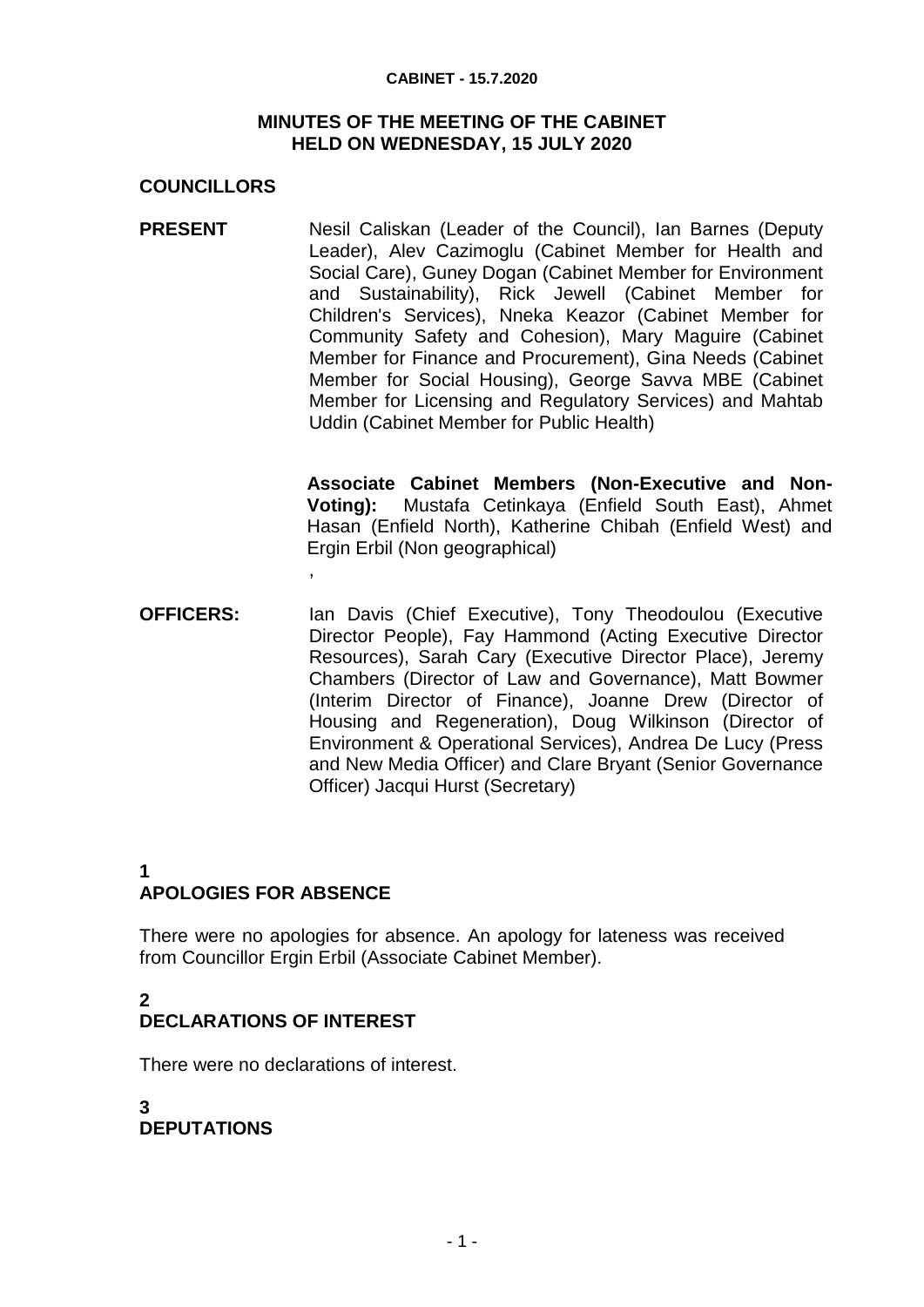Councillor Nesil Caliskan (Leader of the Council) advised Members that a deputation request to this meeting had been received which had been refused due to the length of the agenda under consideration.

#### **4 MINUTES**

**AGREED,** that the minutes of the previous meeting of the Cabinet held on 10 June 2020 be confirmed and signed by the Chair as a correct record.

# **5**

## **CAPITAL OUTTURN 2019/20**

Councillor Mary Maguire (Cabinet Member for Finance and Procurement) introduced the report of the Executive Director – Resources detailing the outturn position of the Council's 2019/20 Capital Programme.

- 1. That there were some minor changes to the paragraph numbers referred to in paragraphs 7, 8 and 9 of the report which were reflected in the decisions listed below.
- 2. That this was the fourth and final report of 2019/20, following similar monitoring reports as at Period 3 (Quarter 1), Period 6 (Quarter 2) and Period 8.
- 3. That at Period 8 (November), the forecast outturn position for 2019/20 across the General Fund and HRA was £215.4m. The actual outturn was £186.3m which represented 86% spend, compared to Period 8 forecast.
- 4. The report set out the total reprofiling of £19.3m on General Fund programmes and £10.0m on HRA programmes.
- 5. That 2020/21 was the first year of the Council changing to a 10 year capital programme which aligned with the 10 year Treasury management strategy.
- 6. That tables 1 and 2 of the report set out a summary outturn by Directorate and the capital outturn summary.
- 7. The general fund project outcomes as detailed in the report were highlighted which set out the significant investment in the Borough.
- 8. That table 3 of the report set out the variance analysis and Table 4 the Housing Revenue Account Capital Outturn. The main elements of the report were highlighted for Members and, it was noted that the Treasury Management Outturn report (detailed in Minute No.7 below)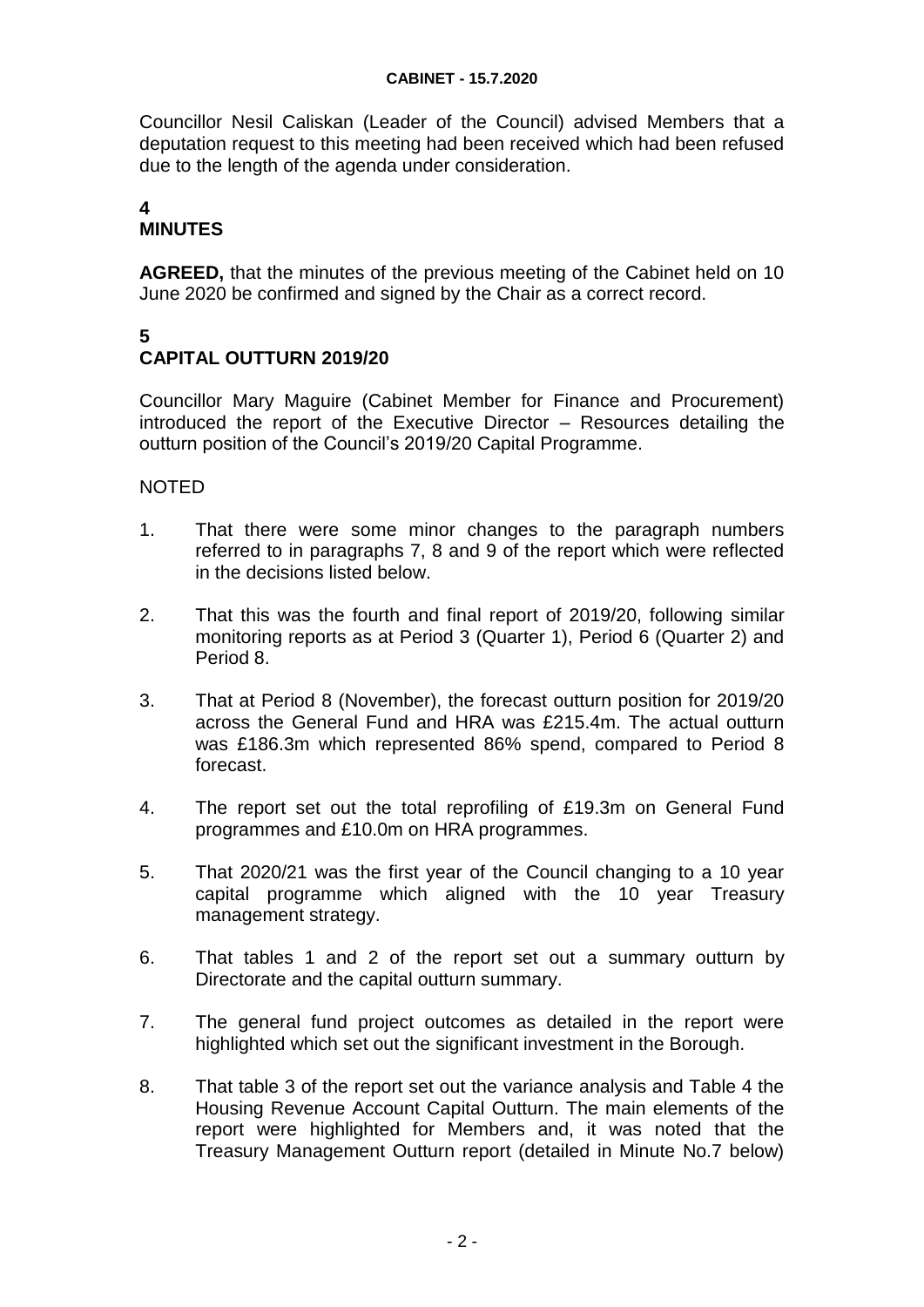included further information on the external borrowing used by the Council to finance a portion of the capital programme.

- 9. The projects included in the report to support the Council's actions to take climate change including the planting of 400 trees with more planned, flood alleviation works, the introduction of LED lighting onstreet, and low traffic neighbourhood initiatives.
- 10. Members welcomed the investment in supporting its most vulnerable residents and helping them experience a better quality of life at home.
- 11. The investment in education and creation of additional special education needs (SEN) places were highlighted, as set out in the report.
- 12. Members were also pleased to note the investment and significant progress in relation to Meridian Water as detailed in the report.

**Alternative Options Considered:** NOTED, that there were no alternative options relevant to this report.

**DECISION:** The Cabinet agreed to note

- 1. The total expenditure on the Capital Programme for 2019/20 was £186.3m, against the Period 8 forecast of £215.4m, as detailed from paragraph 13 of the report.
- 2. The total reprofiling of £19.3m on General Fund programmes and £10.0m on HRA programmes.
- 3. Project outcomes for the General Fund programmes from paragraph 24 of the report.
- 4. Variance analysis for the General Fund programmes from paragraph 91 of the report.
- 5. HRA Capital Outturn from paragraph 114 of the report.
- 6. Funding of the Council's capital expenditure for 2019/20 from paragraph 168 of the report.

**Reason:** To update Cabinet on the year end Capital Programme position, including project outputs.

**(Key decision – reference number 5149)**

### **6**

### **REVENUE OUTTURN 2019/20**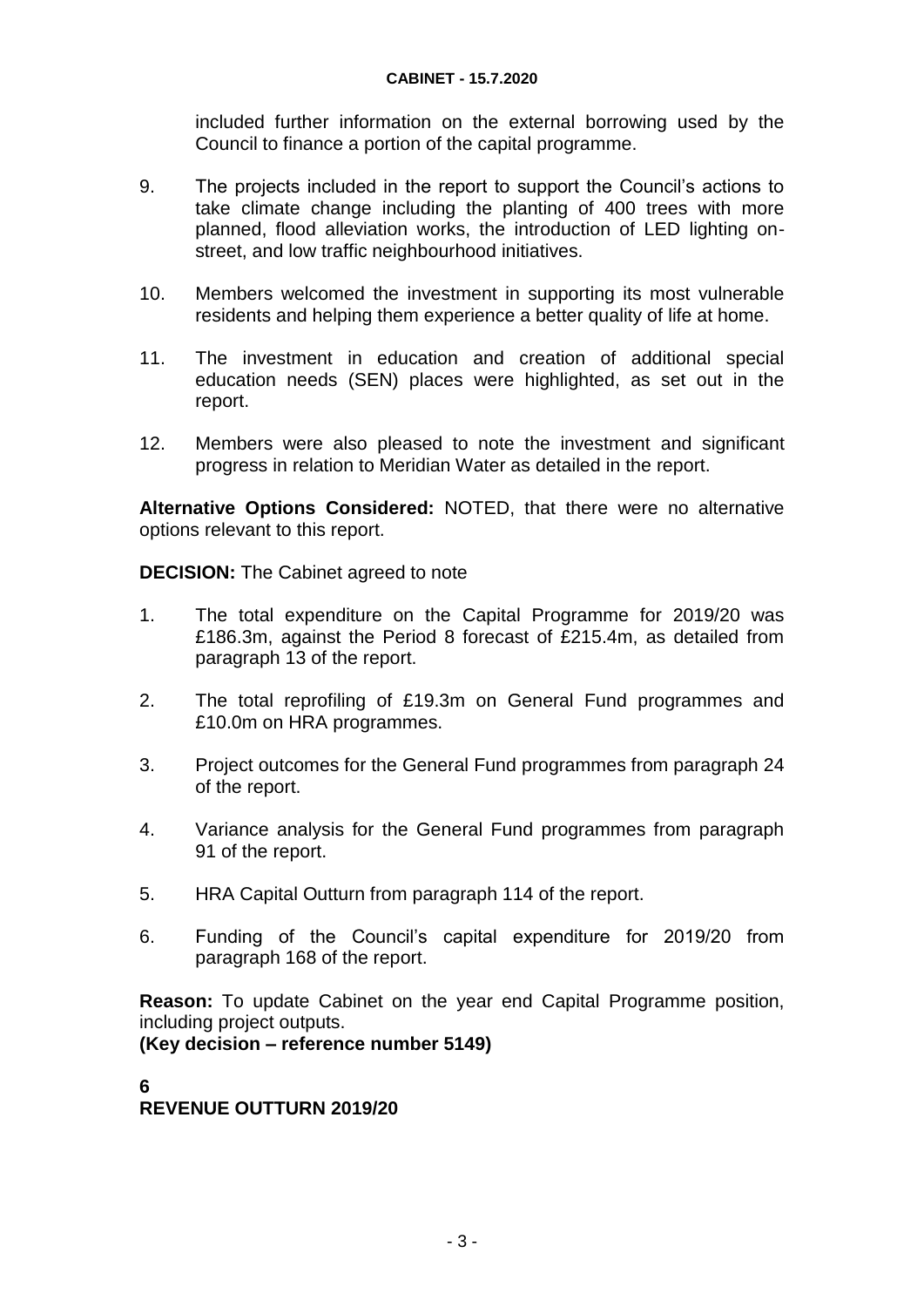Councillor Mary Maguire (Cabinet Member for Finance and Procurement) introduced the report of the Executive Director – Resources setting out the revenue outturn position for 2019/20.

- 1. That the report set out the overall General Fund Revenue; Housing Revenue Account (HRA) and Dedicated Schools Grant outturn for 2019/20, with details of variations provided in the Appendices of the report. A summary of the year end reserves and balances position was set out in detail in Appendix J of the report.
- 2. The general fund revenue outturn position set out in the report and summarised in Table 1.
- 3. The trend of improvements in budget setting as noted in paragraphs 20 and 21 of the report. Improved budget setting had reduced the reliance of the Council on capital receipts to manage this position.
- 4. The detailed explanation of significant budget variations summarised in the report and Appendices B to E of the report. Members noted the continuing budget pressures being faced.
- 5. The flexible use of capital receipts detailed in the report and in Appendix G of the report. Enfield had chosen this flexibility to fund a number of transformation projects in the last four years (paragraph 86 of the report referred).
- 6. That the year end position for the Housing Revenue Account (HRA) had changed to a £3.2m positive variance which had been moved into HRA reserves.
- 7. The outturn position for the Dedicated Schools Grant as detailed in the report and Appendix I.
- 8. That the Council's General Fund reserves had remained stable, Members' attention was drawn to the detailed information on the earmarked reserves in the report and summarised in Appendix J of the report. The Dedicated Schools Grant (DSG) and school balances had large in-year deficits of £5.6m and £4.0m leading to an overall deficit of £7.7m. A plan to bring the DSG funded services into surplus and a strategy to work with schools in financial difficulty was underway (paragraph 111 of the report referred).
- 9. That the reserves overall were limited, especially in view of the challenging savings targets for 2021/22 and 2022/23. It was important to maintain a tight control on spend, deliver existing savings plans and recover lost income positions due to Covid-19, as highlighted in the report.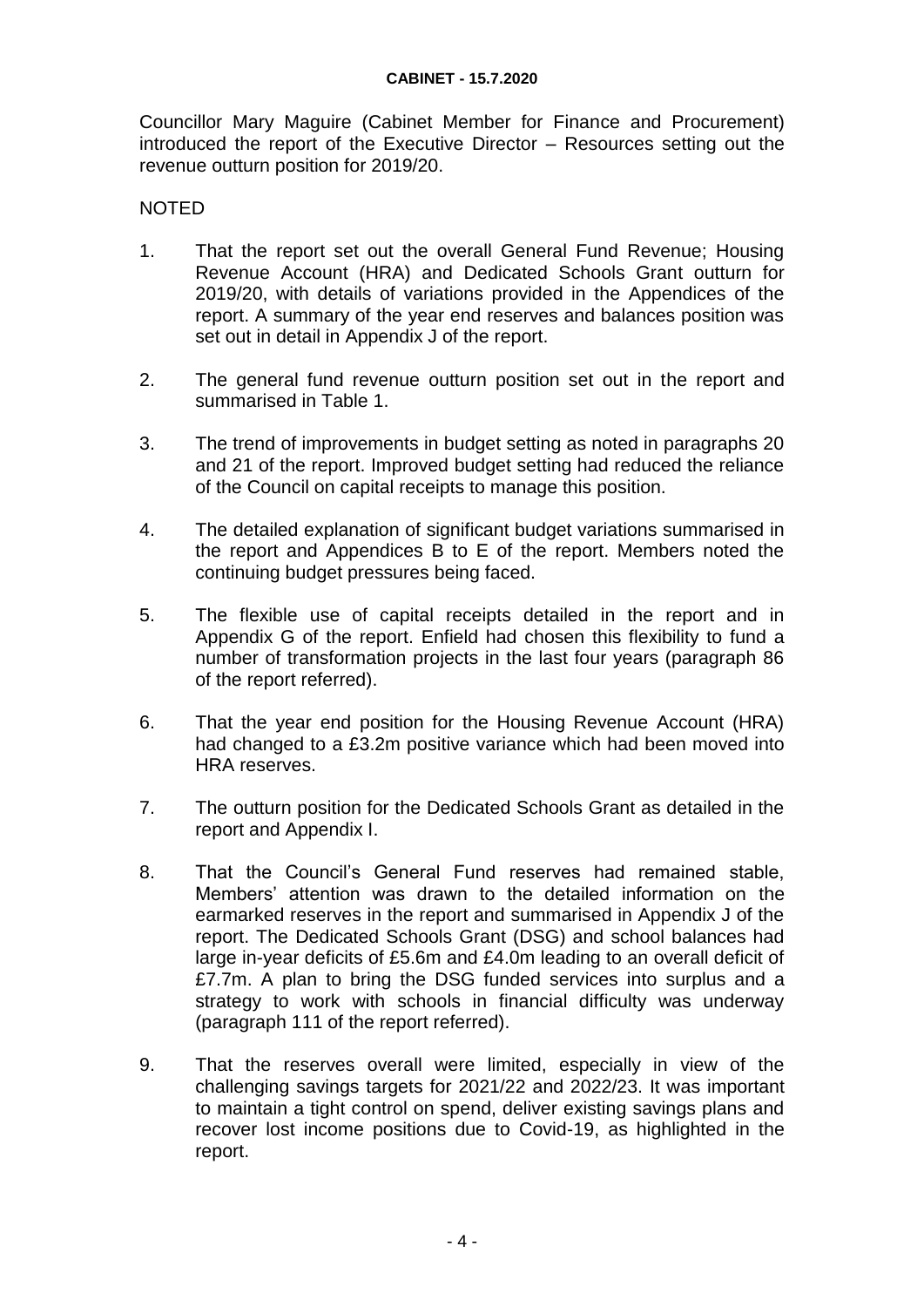- 10. Regarding the Collection Fund, Council Tax had recorded a £5.3m loss at 31 March 2020 due to collection levels falling below budgeted targets. The negative economic impact of the Covid-19 pandemic as set out in the report was highlighted. The effect on the council tax collection rates and expected fall in business rate income were noted.
- 11. That the Medium-Term Financial Strategy also referred, as detailed in Minute No.8 below. The Council would continue to lobby the Government for the funding pledged in dealing with the pandemic.
- 12. That the report set out in detail the revenue outturn position and a clear approach going forward. The outturn position demonstrated the robustness of the Council's financial monitoring.
- 13. That in response to the coronavirus pandemic, the statutory deadlines regarding the Statement of Accounts had been extended to September. Members were assured that the annual statement of accounts was on track to meet this deadline.
- 14. In response to questions raised, Members discussed the steps being taken to address the DSG and school balances deficit and to focus on Schools that had the most significant deficits, as set out in the report. The situation would continue to be closely monitored. The negative impact on Schools' income due to the pandemic was highlighted, for example through the hiring out of school halls. It was noted that the Government would not be funding any such loss of income. The difficult financial climate was recognised together with the work being undertaken by the Council to address the issues outlined in the report.

**Alternative Options Considered:** NOTED, that there were no alternative options relevant to this report.

**DECISION:** The Cabinet agreed to note the General Fund, Housing Revenue Account (HRA) and Dedicated Schools Grant (DSG) revenue outturn position for 2019/20.

**Reason:** To ensure that Members were aware of the outturn position for the authority, including all major variances which had contributed to the outturn position.

**(Key decision – reference number 5151)**

**7**

### **ANNUAL TREASURY MANAGEMENT OUTTURN REPORT 2019/20**

Councillor Mary Maguire (Cabinet Member for Finance and Procurement) introduced the report of the Executive Director – Resources outlining the activities of the Council's Treasury Management function during the 2019/20 financial year.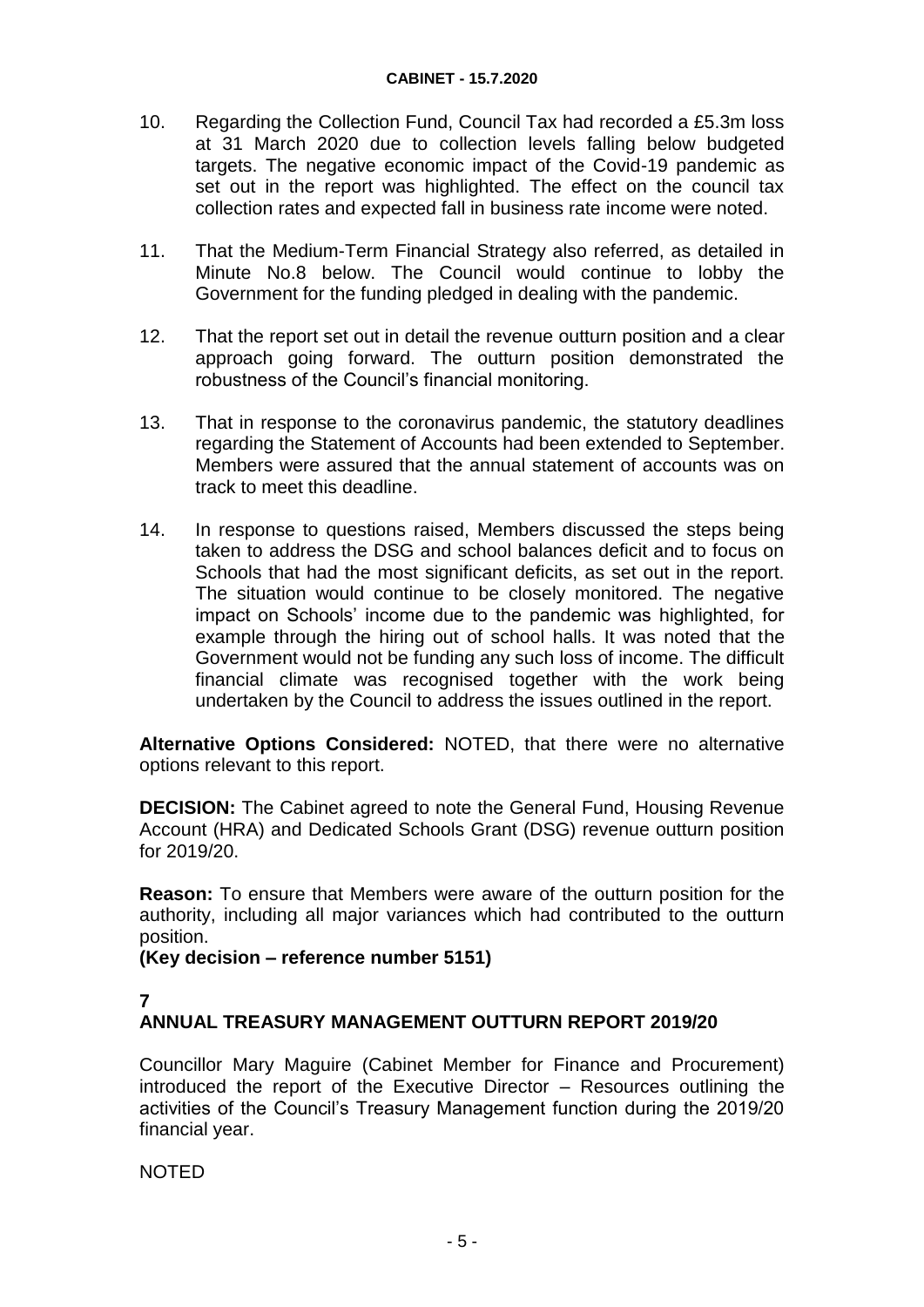- 1. The key points of the report as highlighted including the borrowing outstanding, the capital financing requirement, average interest rates and investments and net borrowing. The Council had adopted the CIPFA Code (paragraph 7 of the report referred) which required the Council to approve treasury management half yearly and annual reports.
- 2. The information summarised in the report was outlined to Members including the borrowing update, capital financing requirement, cost of borrowing and investments as detailed in report. As at 31 March 2020 the Council held £986.9m of loans, an increase of £142.1m to previous year closing balance which was due to the Council's funding strategy for its capital programme. Outstanding loans on 31 March 2020 were summarised in Table 3 of the report and included loans that had been made to the Council's companies, as set out in the report.
- 3. The economic background set out in the report including references to the coronavirus pandemic and Brexit.
- 4. The interest rate information and factors regarding the Public Works Loan Board as detailed in the report.
- 5. The proposals set out in the report and reflected in the decisions below and recommendations to Council.
- 6. That the Annual Treasury Management Outturn report demonstrated the sound financial management of the Council with prudent investments that would seek to improve the lives of the Borough's residents. The Council's Section 151 Officer, the Executive Director – Resources, confirmed that over the reporting year all treasury management activities had been carried out in accordance with the approved limits and, the prudential indicators set out in the Council's Treasury Management Strategy statement.

**Alternative Options Considered:** None, not appropriate for this report.

#### **DECISION:** Cabinet agreed to

- 1. Note and comment on the contents of the report, as detailed above.
- 2. Recommend the 2019/20 Treasury Management Outturn report to Council.
- 3. Recommend to Council to approve the removal of 75% cap on total aggregate investments in money market funds (MMFs).
- 4. Recommend to Council to approve new money limit of £25m for each eligible counter party (Bank and MMF) meeting the Council's current criteria for high quality institution.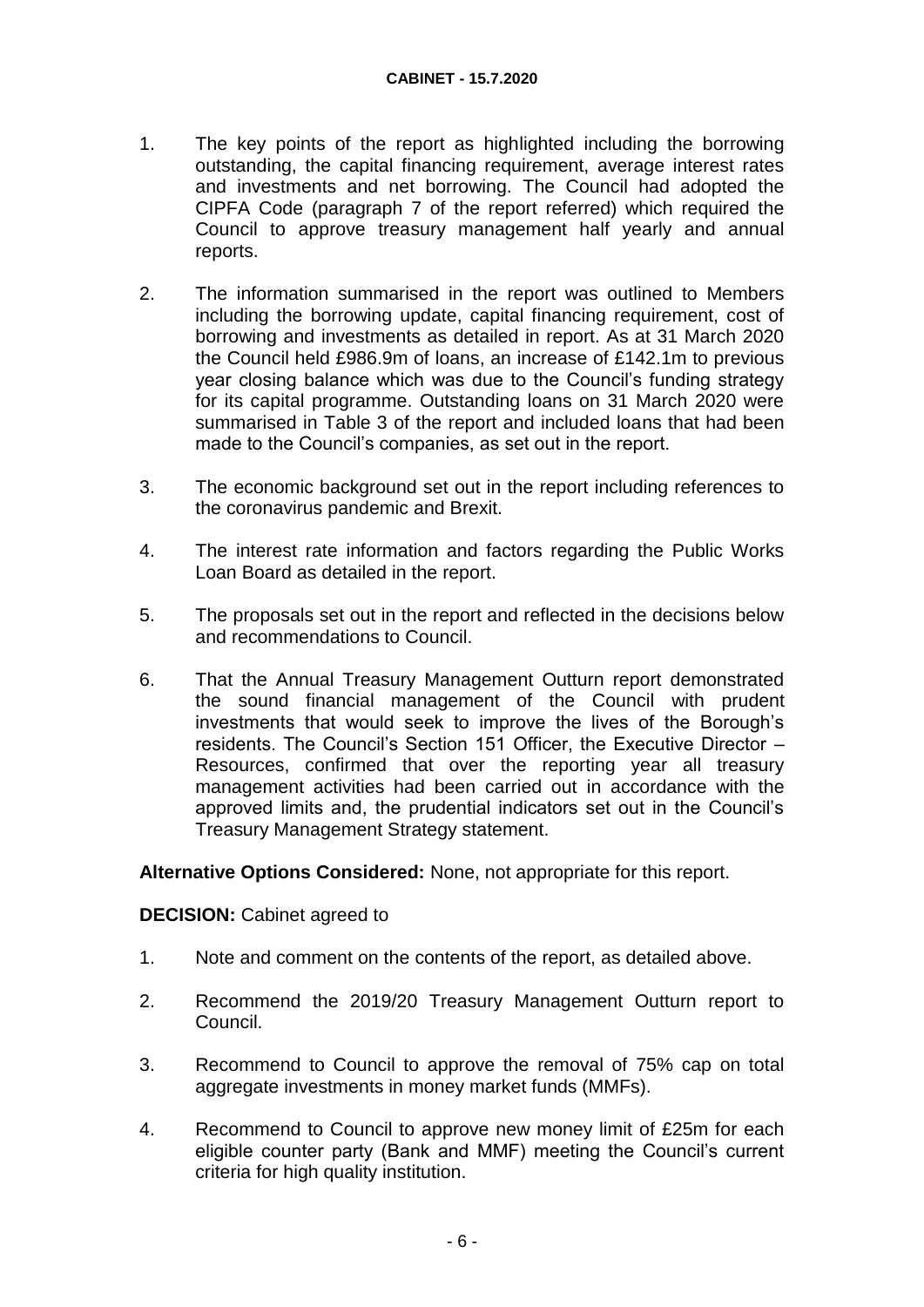**Reason:** To inform Council of the Treasury Management performance for the financial year 2019/20.

**(Key decision – reference number 5152)**

#### **8 MEDIUM TERM FINANCIAL STRATEGY 2021/22 TO 2025/26**

Councillor Mary Maguire (Cabinet Member for Finance and Procurement) introduced the report of the Executive Director – Resources setting out how the Council would allocate its resources over the medium term to deliver the Council's objectives during a period of both huge uncertainty and financial challenge.

- 1. That the Council had agreed a five-year Medium Term Financial Plan (MTFP) covering the period 2020/21 to 2024/25 at Council in February 2020. This report updated the assumptions from that time and set out the Strategy for agreeing the 2021/22 Budget and the MTFP for 2021/22 to 2025/26. The Council was now in a totally different position due to the impact of the coronavirus pandemic and the challenging times ahead were highlighted. The Council had a sound financial position and balanced budget in February. Paragraphs 18, 19 and 20 of the report provided an update on the MTFP assumptions. A best case assumption had been drawn which opened the year one gap to £18.613 and with the rolling forward of the Plan to 2025/26 there was a five year gap of £58.594m. The refresh of the financial assumptions was detailed in full in section 5 of the Plan. The funding gap arising from the cost of dealing with the pandemic and the Government funding received was highlighted. The in year response to financial pressures arising from Covid-19 was set out in section 6 of the Strategy.
- 2. The difficulty in accurately forecasting the impact on Council Tax income due to the ongoing issue of a significant number of residents being furloughed and the potential rise in unemployment rates and, the impact on businesses in the Borough.
- 3. In addition to the uncertainty of the ongoing economic impact of the pandemic, Members noted the continuing need for fairer funding from the Government and the demographic pressures being faced by the Council as set out in the report and Strategy. The Council would continue to lobby the Government on funding issues, as set out in decision 6 below.
- 4. The approach being taken to the identification of savings detailed in the report and reflected in the decisions below. Further reports would be presented to Cabinet in due course.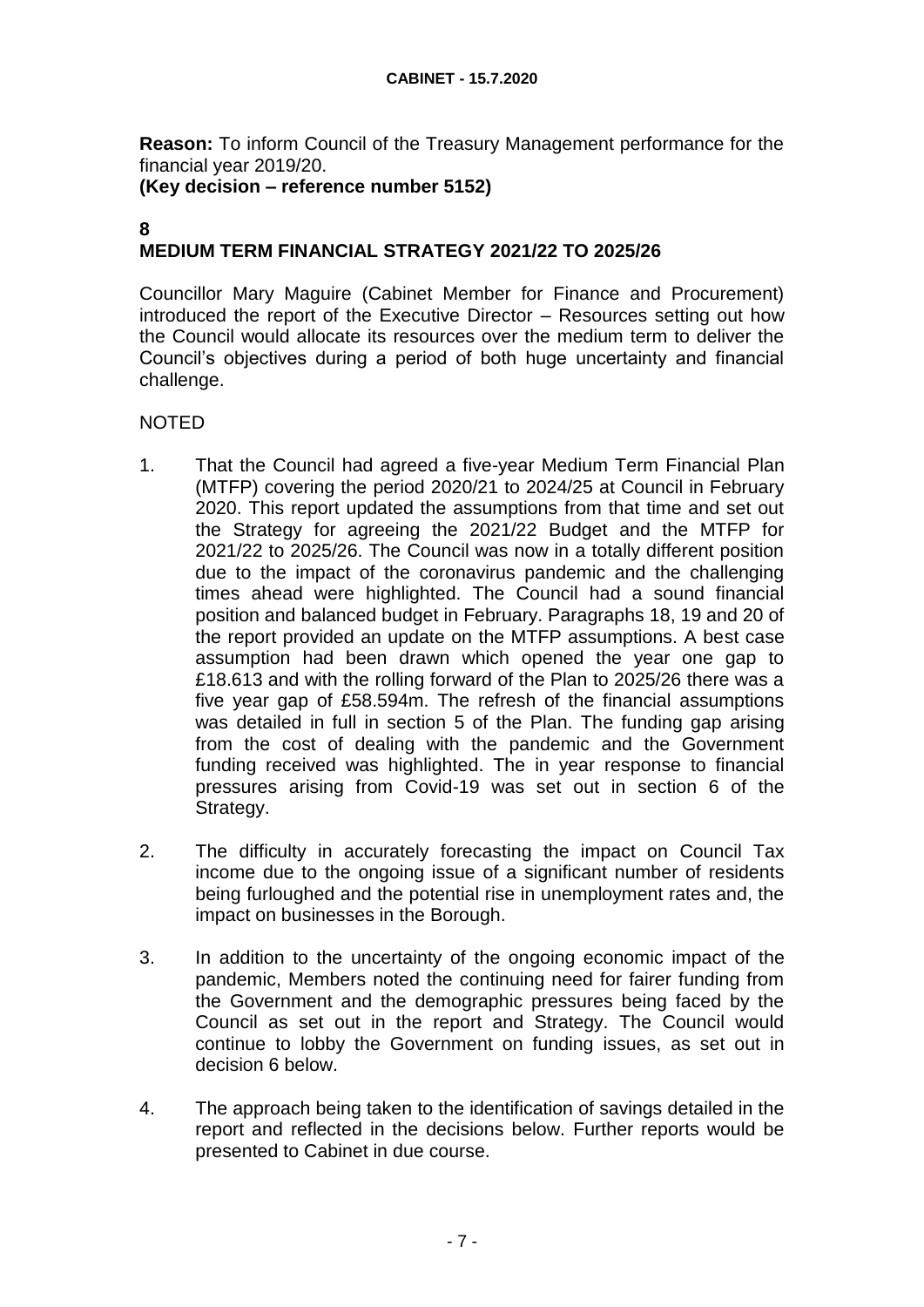- 5. That Members and Officers were continuing to work hard to continue to support its most vulnerable residents.
- 6. The significance of the economic situation and the resulting instability in the local economy which would require the Council to provide and increased level of support to the Borough's vulnerable residents. The pressures on local government finances was highlighted together with the need for the Government to honour its funding commitments to Councils.
- 7. The significant and continuing pressures on the provision of Adult Social Care, the demographic factors in the Borough and the statutory duties to meet. Members acknowledged the challenges in continuing to support its vulnerable residents. Additional costs had been incurred during the pandemic, for example, in the provision of personal protective equipment (PPE) and the testing facilities required.
- 8. That the pressures were being faced across London Councils and they would lobby the Government for adequate funding to meet service pressures and demands, as detailed in the report.
- 9. The Executive Director Resources outlined Enfield's funding position including the historical underfunding by Government through the damping mechanism. The Council had worked hard to maintain a robust and resilient budget. The Council would continue to lobby the Government and would continue to undertake benchmarking with other local authorities.
- 10. The MTFS was a comprehensive and important document.

**Alternative Options Considered:** None appropriate to this report.

**DECISION:** The Cabinet agreed to

- 1. Endorse the Medium-Term Financial Strategy.
- 2. Actively lobby Government to bring forward Fair Funding and the Business Rates reset.
- 3. Actively lobby Government to reform Adult Social Care funding.
- 4. Promote engagement in the 2021 Census.
- 5. Note the funding gap of £18.613m for 2021/22 and of £58.594m across the five year medium term.
- 6. Note the current shortfall in funding from Government to meet the financial cost to the Council of responding to the Covid-19 crisis and continue to lobby Government to meet these costs in full.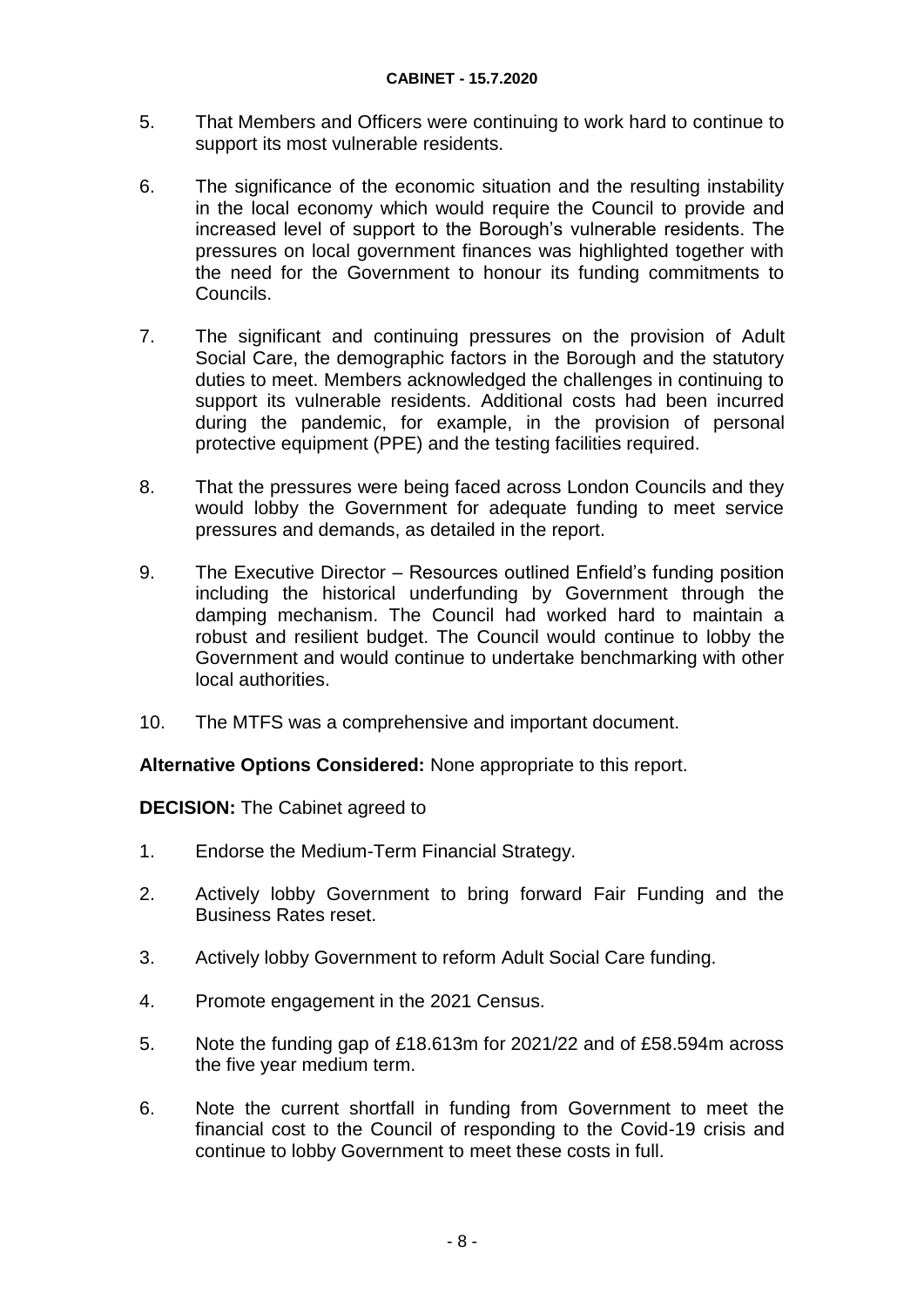- 7. Delegate authority to the Leader of the Council in consultation with the relevant portfolio holder to approve in year savings ahead of the September meeting of Cabinet.
- 8. Instruct the Acting Executive Director of Resources to bring a report to the September meeting of Cabinet providing an update on the 2020/21 financial year.
- 9. Agree the approach to develop savings and income generation proposals across the medium term.
- 10. Note the need for scenario planning and identification of savings options for best, moderate and worst case positions and the potential for significant service reductions should further government support fail to materialise.

**Reason:** To ensure the Council meets its statutory duty to set a balanced budget in February 2021.

#### **(Key decision – reference number 5150)**

#### **9 QUARTERLY CORPORATE PERFORMANCE REPORT (QUARTER 4)**

Councillor Ian Barnes (Deputy Leader) introduced the report of the Executive Director – Resources presenting the quarterly report on the Corporate performance scoreboard reflecting the Council priorities.

#### NOTED

- 1. That the report reflected the Council priorities as outlined in the new Council Business Plan for quarter four performance for 2019/20 covering January to March 2020. The next report would cover the period of the pandemic and its impact on the performance indicators.
- 2. That Appendix 2 to the report focused on a selection of priority key performance indicators that were underperforming and had detailed action plans in place. It was noted that the Customer Service performance had improved significantly. The positive progress on the highlighted indicators was noted as set out in the report. Quarterly meetings would continue to monitor the action plans and progress made. Members noted the actions and performance to date.
- 3. The challenging area of temporary accommodation provision and the two reports to be considered by the Cabinet on the way forward (as detailed in Minute Nos. 10 and 11 below).

**Alternative Options Considered:** Not to report regularly on the Council's performance in a public report. This would make it difficult to assess progress made on achieving the Council's main priorities and to demonstrate the value for money being provided by council services.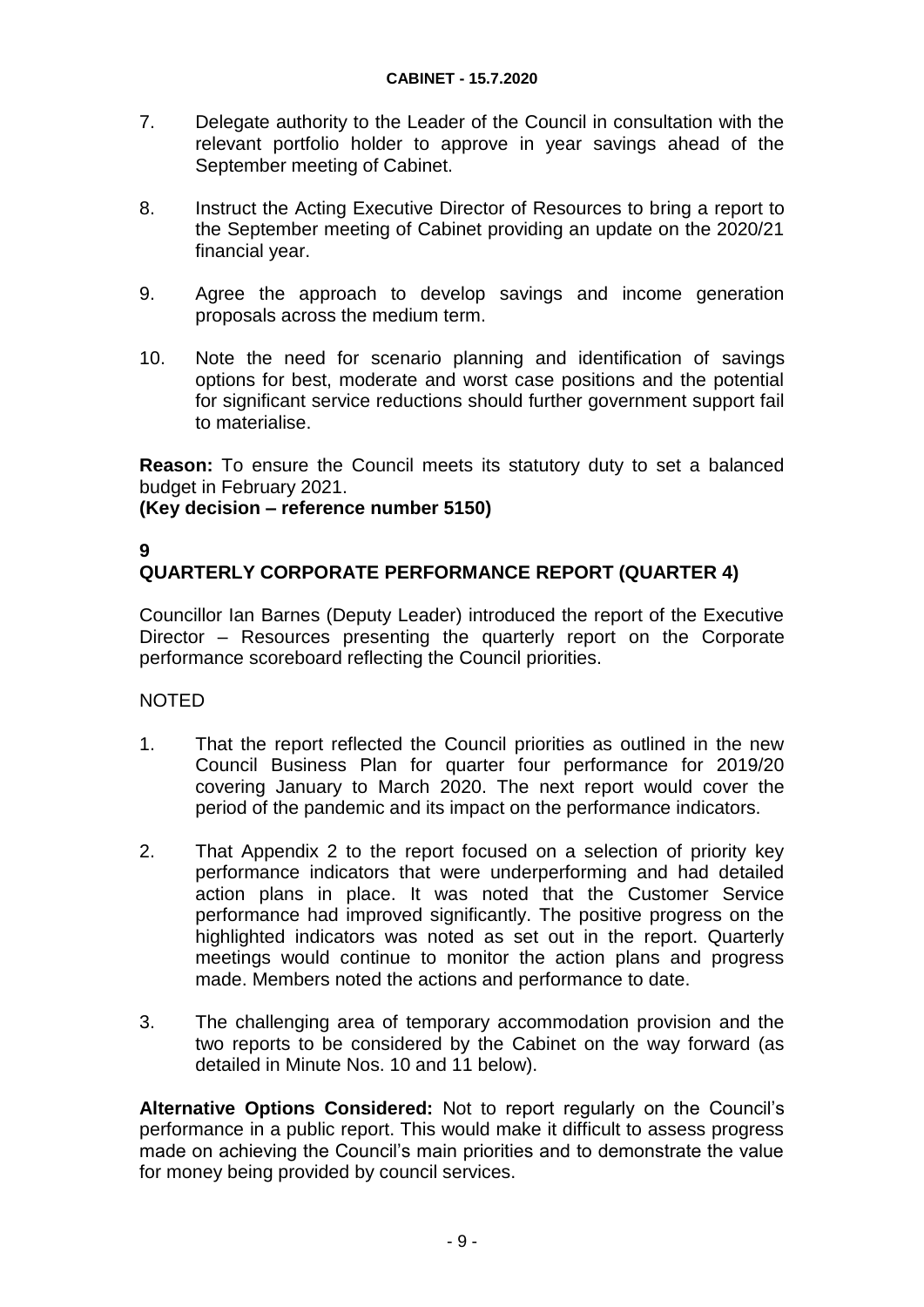**DECISION:** The Cabinet agreed to note, for information only, the progress being made towards delivering the key priority indicators for Enfield.

**Reason:** The report was part of the quarterly timetable for Cabinet to review performance. **(Non key)**

## **10 HOMELESSNESS IN ENFIELD 3**

Councillor Gina Needs (Cabinet Member for Social Housing) introduced the report of the Executive Director – Place presenting the third report to Cabinet on Homelessness in Enfield.

- 1. That this report set out the Council's approach to ensuring that residents had access to properties from a wide range of tenures from social rent to shared ownership.
- 2. The proposals set out in the report to support the Council's objectives of preventing homelessness, reshaping the housing market including through the introduction of an ethical lettings agency by Housing Gateway Ltd. and the private sector licensing scheme. The range of support initiatives being provided were outlined as detailed in the report.
- 3. That the policies would enable the Council to support residents in accessing the right accommodation for them through a range of options, and in so doing provide long-term support and reduce the use of temporary accommodation.
- 4. Members welcomed the detailed report which demonstrated the Council's commitment to the prevention of homelessness in the Borough.
- 5. In response to questions raised, Members were advised of the consultation responses that had been received and the range of respondents engaged which was a good representation of residents in the Borough.
- 6. That living rooms would not be counted as bedrooms in the policy.
- 7. That the allocations scheme was a core part of the Council's homelessness strategy and its aim was to be a fair and honest policy for residents in housing allocations. The importance of the provision of good quality housing was highlighted.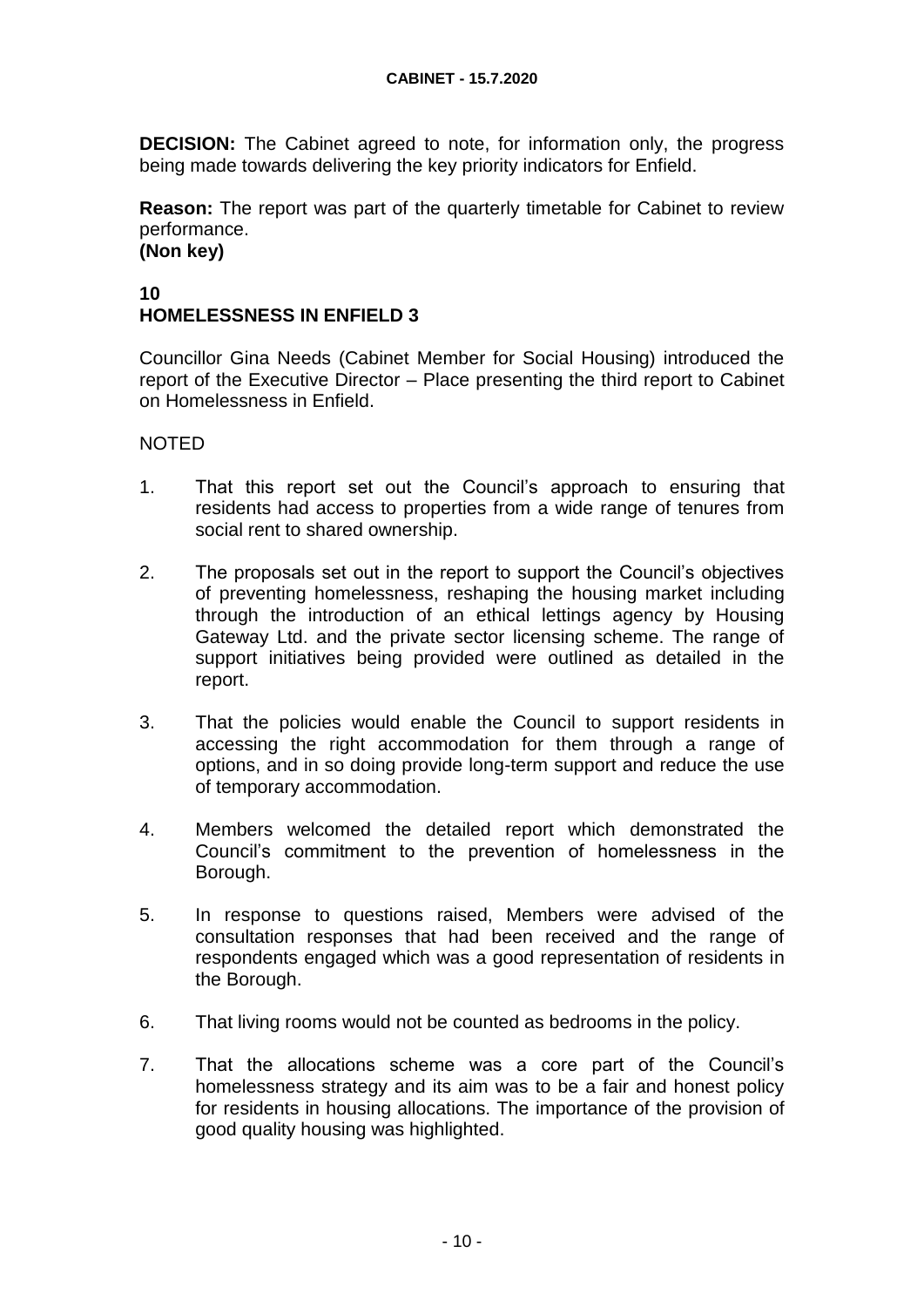- 8. The negative impact that the pandemic had had on individuals through rising unemployment and the increased risk of homelessness. The Council would continue to seek to prevent homelessness and seek to provide sustainable housing options. In doing so, the importance of maintaining decent housing standards was highlighted.
- 9. The Council would continue to work with its partners to take an early intervention approach through a range of options, as set out in the report, and so continue to reduce the number of households placed in temporary accommodation.
- 10. In considering the report, the work of the Poverty and Reducing Inequality Board was highlighted and how this report would help support the recommendations of the Board, which the Leader of the Council chaired.
- 11. A discussion took place on the provision of housing options for key workers in the Borough, including the estate regeneration developments and discussions with North Middlesex University Hospital; the importance of affordable housing provision was highlighted.

**Alternative Options Considered:** NOTED, the following alternative options that had been considered:

Allocations: The primary option considered was to continue with the current approach. This would see an increasing number of households staying in temporary accommodation for long periods. This would also prevent the Council from being able to assist other groups in need.

Placement Policy: The Placement Policy codifies the approach to the use of the private rented sector. The transformation programme was based on making best use to the private rented sector. Without a formally approved policy there was a risk of legal challenge.

**DECISION:** The Cabinet agreed to

- 1. Recommend approval of the Allocations Scheme, as set out in Appendix 1 of the report to full Council.
- 2. Approve the Placement Policy for temporary accommodation and private rented sector offers, as set out in Appendix 2 of the report.
- 3. Approve the Intermediate Housing Policy as set out in Appendix 3 of the report.
- 4. Delegate authority to the Cabinet Member for Social Housing to approve minor amendments to the Allocations Scheme, Placement Policy and Intermediate Housing Policy.

**Reason:** The proposals outlined represent a shift in focus and investment in the prevention of homelessness and support for residents to proactively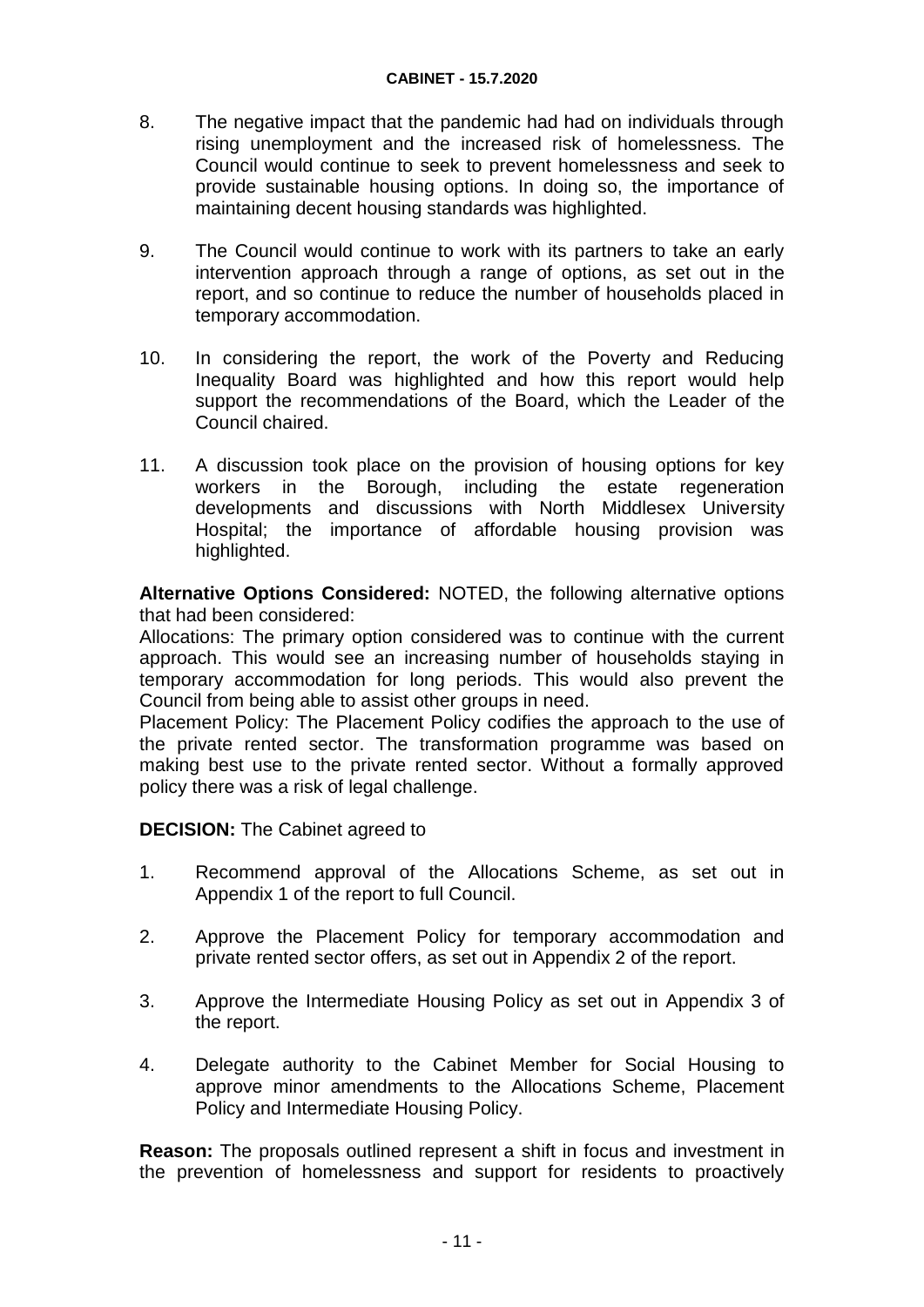reduce the number of households reaching crisis point (paragraphs 13 – 16 of the report referred).

#### **(Key decision – reference number 4682)**

#### **11 ROUGH SLEEPERS LOCAL DELIVERY PLAN**

Councillor Gina Needs (Cabinet Member for Social Housing) introduced the report of the Executive Director – Place seeking approval of the local delivery plan for rough sleepers and to support the Council's efforts to secure funding to deliver the plan.

- 1. The requirement for all rough sleepers to be accommodated at the start of the Covid-19 pandemic as set out in the report. The Council had provided approximately 290 rough sleepers with emergency accommodation since March 2020.
- 2. The positive and significant support that had been provided to the individuals involved.
- 3. That approval was being sought to the Local Delivery Plan for rough sleepers and to support the Council's efforts to secure funding to deliver the Plan, as detailed in the report. Members noted the significant financial costs and pressures being faced as set out in the report. The Council would continue to lobby the Government for funding to meet the costs incurred to date and the requirements going forward.
- 4. The wide range of different support needs and the difficulties being faced, including for those people with no recourse to public funds, and, those with significant health issues, as outlined in the report. This Plan represented a once in a lifetime opportunity to effectively end rough sleeping in the borough.
- 5. That this Plan would enable the Council to provide support for those vulnerable residents who it may not have been possible to engage with previously. It was hoped that long-term accommodation could be facilitated for those in need, as outlined in detail in the Plan.
- 6. In response to questions raised, Members were advised of the approximate number of people still rough sleeping in the Borough who had rejected offers of help from the council to date.
- 7. The measures being implemented by the Council, as previously considered, to support non-priority single people in their housing needs.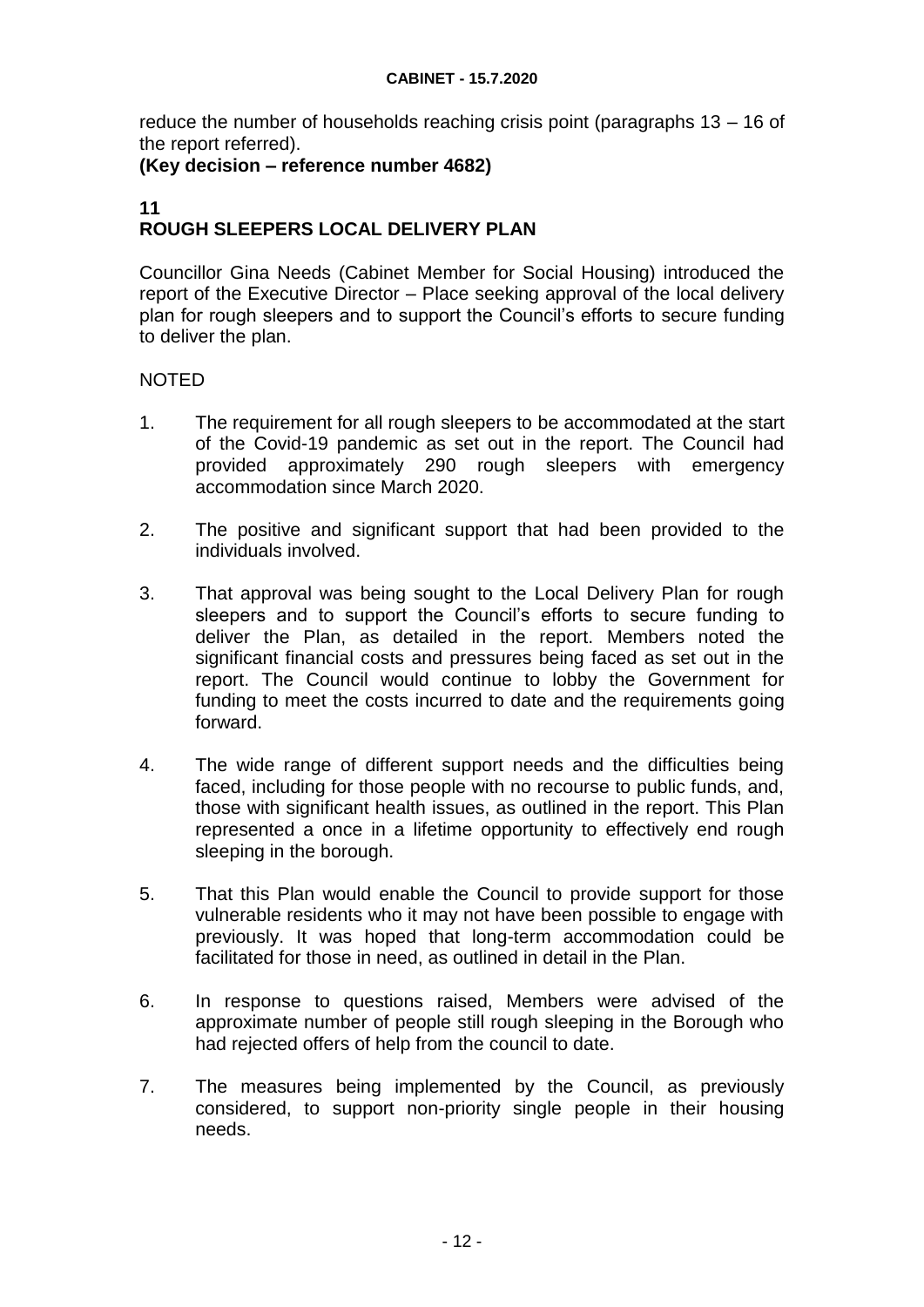**Alternative Options Considered:** NOTED that the alternative options would be:

- 1. To simply end the provision of accommodation. This would see the majority returning to rough sleeping and the re-establishment of encampments across the borough. This option had been ruled out as unacceptable.
- 2. To continue the existing arrangements. The costs of this would be significantly higher than moving people into other forms of housing and would mean placing people out of borough for an extended period.

#### **DECISION:** The Cabinet agreed

- 1. The approach on the support and accommodation of rough sleepers.
- 2. To support the efforts to secure funding to implement the plan.
- 3. To support efforts to secure government policy change as set out in paragraphs 30 and 31 of the report

**Reason:** To approve the Local Delivery Plan for rough sleepers and to support efforts to secure funding to deliver the plan, for the reasons detailed in the report.

#### **(Key decision – reference number 5166)**

### **12 ADOPTION OF THE ENFIELD CLIMATE ACTION PLAN**

Councillor Ian Barnes (Deputy Leader) introduced the report of the Executive Director – Place providing an overview of Enfield's Climate Action Plan and seeking approval for its adoption.

- 1. That the Enfield Climate Action Plan had been prepared in response to the Council's previous declaration of a climate emergency with the aim of making Enfield Council a carbon neutral organisation by 2030. The Plan was innovative and ambitious and the significant work that has been undertaken to date was acknowledged.
- 2. That, as detailed in the report, a Climate Change Task Force had been set up to support the Council in managing its response to the declared climate emergency.
- 3. The range of challenging but deliverable actions as detailed in the Plan. Examples, including, a programme to retrofit streetlamps with LED bulbs; the development of low traffic neighbourhoods, school streets, reforestation in northern Enfield, electrification of our fleet and new ways of working.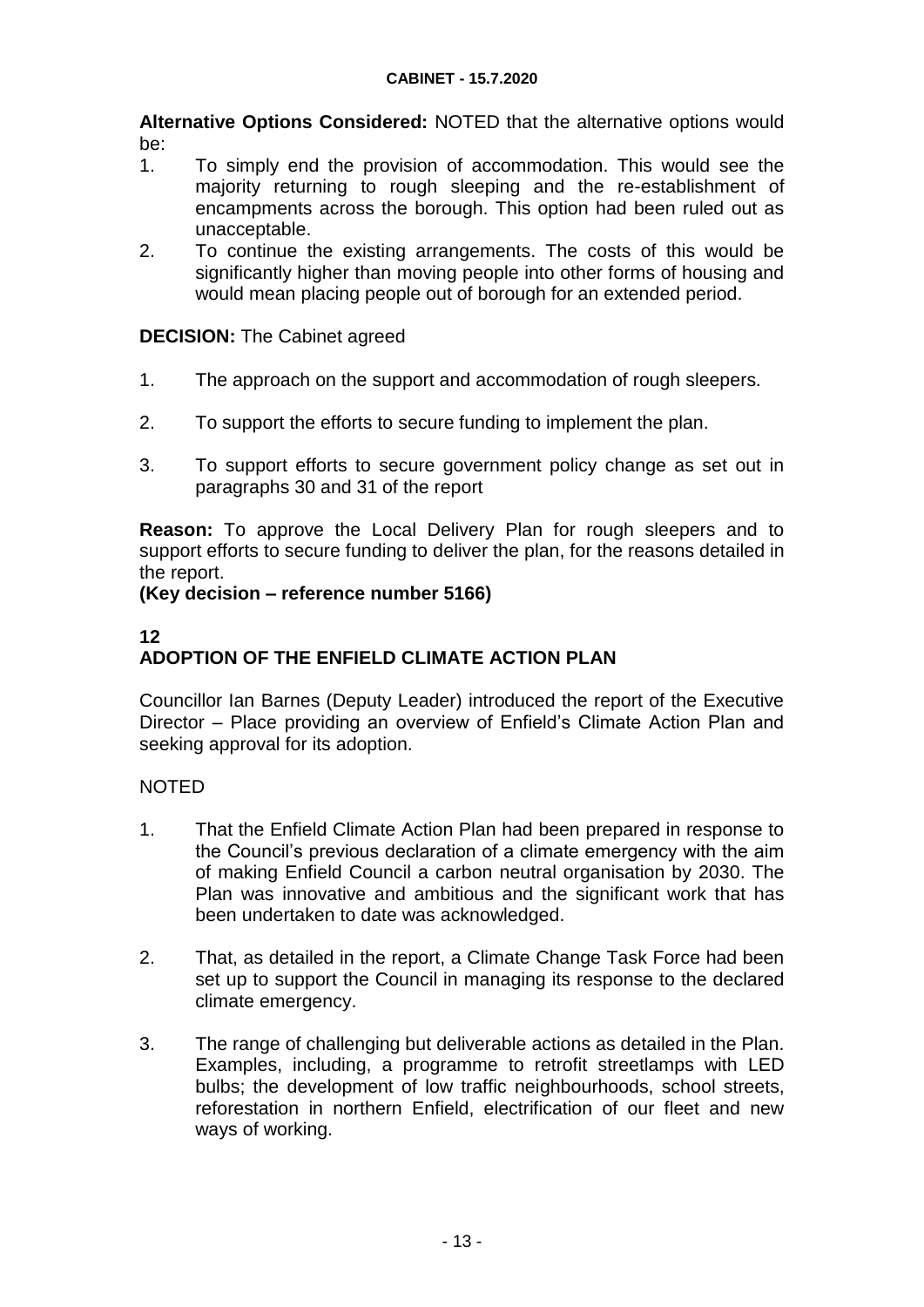- 4. The Council is prepared for multiple energy futures with leading experience in heat pump technology, decentralised energy through our company Energetik and the ambition to aim for standards such as Passivhaus.
- 5. That the Plan set out targets and actions for the Council and the Borough as a whole. The Council had already made its commitment to climate change clear and a number of the actions set out in the Plan had already been funded, for example, Energetik, LED lights on-street and new woodlands. Some actions would require additional resources and funding from within the Council, while others would need external funding, particularly from central and regional government.
- 6. The Climate Action Plan would influence other Council plans and strategies. The progress of the Plan would be closely monitored and regularly reported on.
- 7. The brief positive impact that the Covid 19 pandemic had had on carbon emissions with the use of fewer private vehicles and increased walking and cycling.
- 8. That, the majority of actions in the Climate Action Plan revolve around our ambitious borough wide Net Zero emissions target for 2040. This is a full decade ahead of the national target.
- 9. That the next planned engagement event would a virtual launch of the Enfield Climate Action Plan in the summer. A key part of delivering the Action Plan was an extensive long-term engagement programme with all stakeholders, as set out in the document. The Plan had been guided by the Climate Change Task Force and developed with input from across the Council. It had been informed by engagement with climate change organisations and the public. The report sought approval to delegate responsibility for implementation of the Plan to the Executive Director – Place in consultation with the relevant Cabinet Member, as set out in the decision below.
- 10. That thanks and appreciation were expressed to the officers involved in the development of the Plan, and to the local groups and residents for their valuable input and feedback to the consultation.
- 11. That the Action Plan was comprehensive, ambitious and deliverable. The Council would continue to consult and work with its partners, interested groups and residents. Tribute was paid to the work that had been carried out to date by the Climate Change Task Force.
- 12. The proposal to retrofit the Council's housing stock as set out in the Plan, and the significant cost of this work. It was noted that this would require substantial financial Government intervention. A trial has been introduced by Government but it was acknowledged that this should be much more extensive and wide-ranging if the UK is to meet its Net Zero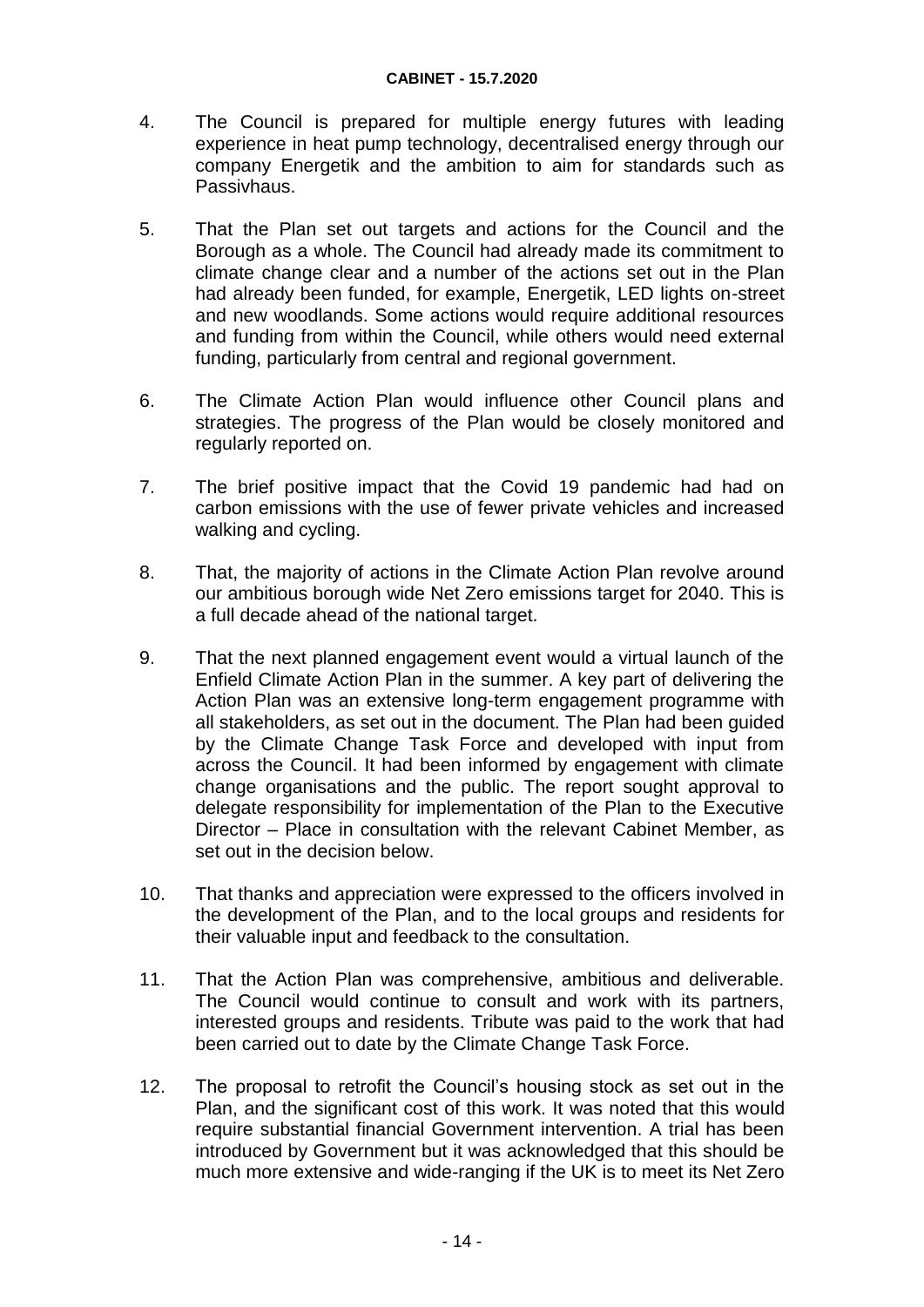target. The Council would continue to lobby Government for funding in order to implement and meet the targets set out in the Plan.

- 13. The detailed Borough-wide emissions as set out in the Plan. It was noted that 39% came from Transport on our roads, whereas in contrast, for example, only 0.7% of total UK emissions are from energy from waste in London. It was acknowledged that everyone should help support a significant reduction in transport emissions. The transport policies contained in the Plan would have a significant influence, including for example, low traffic neighbourhoods, to encourage more walking and cycling, school streets, a future electric vehicle charging policy and electrification of our fleet. It was noted that progress in the further use and development of electric fleet vehicles was also dependent on scientific developments as well as funding requirements.
- 14. The introduction of a new Council Environment Forum and the important role that it would have regarding Climate Change issues. As set out in the Plan, Members noted the proposals to divest the Council's pension fund from investment in fossil fuel companies. Members acknowledged that the Pension and Investment Committee is a wholly independent committee with a fiduciary duty. The representations made and questions that had been raised by Divest Enfield regarding this issue. In response, it was noted that a report was due to be considered at the forthcoming meeting of the Council's Pension, Policy and Investment Committee. Following that meeting a response would be made to the issues raised by Divest Enfield. The significant amount of work to be undertaken was acknowledged but that more needed to be done to provide detailed targets on how the committee will fully divest by 2025.
- 15. That the Council would continue to drive for progress and achievement of the targets as set out in the Plan and would ensure that progress and developments were communicated to the residents of the Borough.
- 16. That active engagement with all groups involved would continue. All Council reports now included environmental and climate change considerations. The Climate Change Task Force would continue to meet on a regular basis, with a virtual launch of the Action Plan scheduled for the Summer.

**Alternative Options Considered:** None, the Council had committed to tackling the climate change emergency, to do this required a clear strategy with supporting actions.

**DECISION:** The Cabinet agreed to

1. Adopt the Enfield Climate Action Plan.